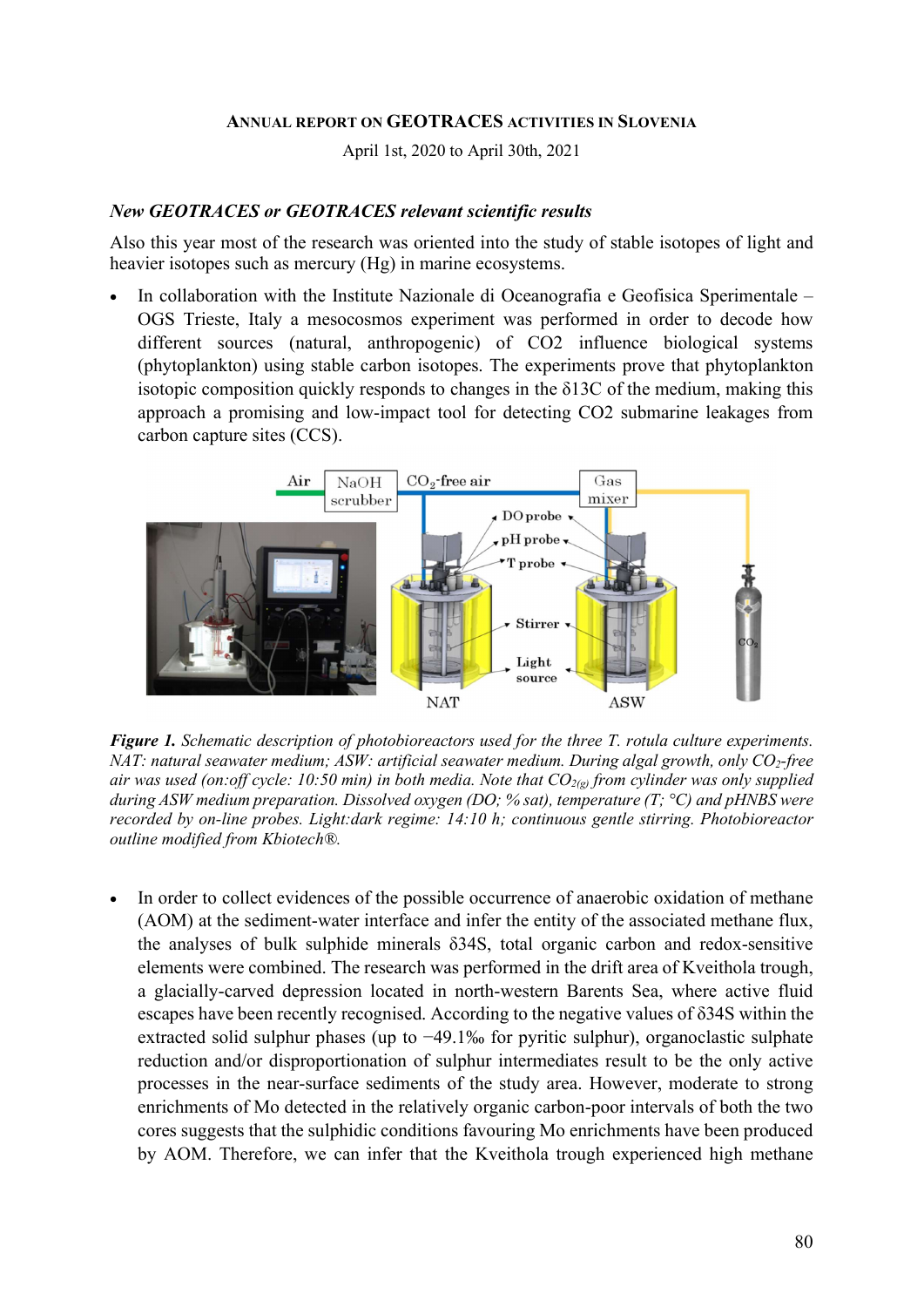fluxes that occasionally moved upward the sulphate-methane transition zone, inducing intense AOM in proximity of its sediment-water interface.

The research conducted in the Gulf of Trieste, N Adriatic is a part of the joint collaboration between National Institute of Oceanography and Experimental Geophysics (OGS) in Italy, Jožef Stefan Institute (JSI), Ljubljana, Slovenia and the Institute of Hydrobiology, the Chinese Academy of Sciences (IHB-CAS). The main objective of this study is to investigate the effects of allochthonous nutrients inputs and the sediment-water interaction on the nutrient availability for primary producers. All results from 5 sampling campaign are colleceted in the report: Giani, M., Cabrini, M., Bazzaro, M., Cataletto, B., Cerino, F., Cibic, T., Cociancich E., De Vittor C., France, J., Fornasaro, D., Franzo A., Krajnc B., Kralj M., Ogrinc N., Relitti F., Urbini L. Mechanisms of red tides and hypoxia as ecological marine disasters and technologies for its early warning and emergency security along the sea of 'Belt and Road' countries; Testing and Analyzing, Report, December 2020.

Here only the summary of research is presented. Overall in the water column there is a P limitation due to the reduced input of river borne P. This P limitation reduced the phytoplankton biomass that in the most recent year is again increasing both in the Gulf of Trieste (and in the western Northern Adriatic Sea. The offshore waters are more strongly affected by seasonal oxygen depletion with respect to the coastal waters, this is due to the confinement of bottom waters in the deeper part of the Gulf of Trieste not easily affected, during the stratified period, by the mixing induced by wind.



Figure 2. September 2019. Water column physical and chemical characterisation (temperature, salinity, density, turbidity, fluorescence, dissolved oxygen, pH) along a transect from off-shore towards the coast.

The regenerated nutrients in bottom waters in the deeper station are not available for the phytoplankton growth in the whole water column till the late autumn/winter mixing induced by cooling and the heat loss that drives the dense water formation. The most elevated oxygen depletion was registered in the bottom offshore waters in September 2018. During 2019 the lowest oxygen concentrations were encountered in June 2019 but then a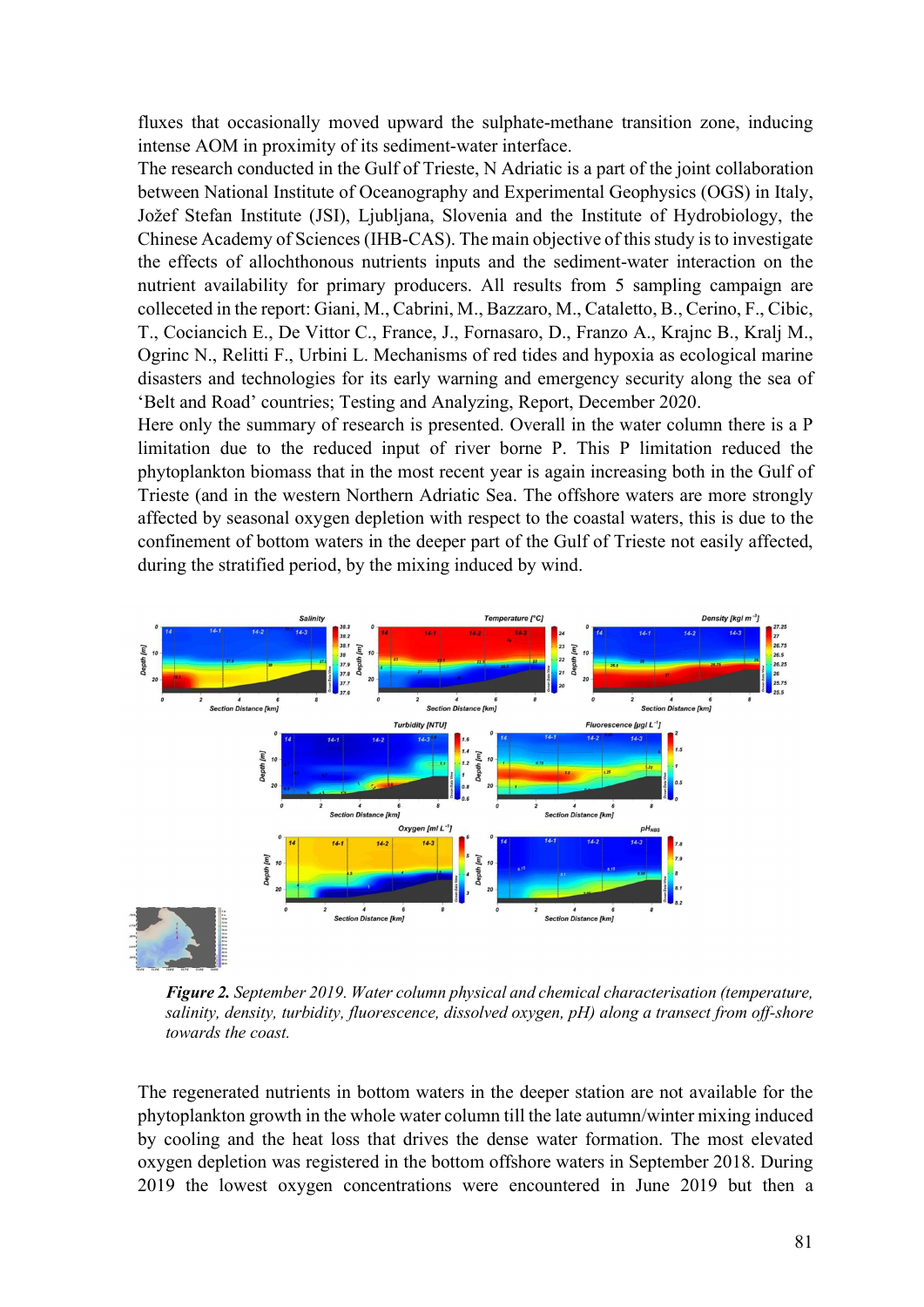reoxygenation occurred due to wind induced mixing. Therefore in late summer/autumn 2019 there was not a seasonal marked oxygen depletion. The inorganic DIN/PO4 ratio in the study period resulted smaller than in the previous period (1999-2010). This could be due to the increase of riverine discharges whose mean value varied from 86 m3 s-1 in the period 1999-2010 to 129 m3 s-1 in 2019: The overall trend of DIN/PO4 ratio in the Gulf of Trieste shows anyway a positive slope (1992-2018). The Gulf of Trieste is characterised by the overall prevalence of dissolved organic matter over inorganic constituents, and by an excess of carbon and nitrogen over phosphorus in all compartments, as demonstrated by C:P ratios higher than Redfield.

The stoichiometric ratios of the dissolved organic matter in the water overlying the sediment are quite similar for the DOC/DON and DOC/DOP but show an increase for the DON/DOP both at the coastal and offshore stations with respect to the 1999-2010 period. A marked increase of the incidence of DOP contribution to TDP is evident particularly in the offshore stations where the highest DIN/PO4 ratio is observed. This could indicate a more intense remineralisation of a fraction of the organic bound P and/or a higher diffusion of inorganic P from the sediments pore waters in the coastal station. The sediment oxygen consumption resulted, in 2018-19, 3-5 fold lower than at the beginning of 1990s and this is potentially attributable to a lower primary production and organic matter sedimentation in bottom waters caused by the reduction of riverine P discharge and to the consequent P limitation. Also the benthic primary production seem reduced with respect to previous measurements. Our result show that DOM degradation in the water column is strongly affected by seasonal warming. However although if the warming counteracts the O2 reduced consumption for OC oxidation by increasing deoxygenation and hetrotrophic respiration still it does not cause hypoxia or anoxia as in the past.

The stoichiometric ratio of the benthic fluxes show that inorganic nitrogen (mainly as ammonium) and phosphates are regenerated in a proportion near or higher than the Redfield ratio (median values: 17 and 28 at coastal and offshore station respectively) whereas silicates are regenerated in a much higher proportion as the Si(OH)4/PO4 median values range from 49 to 55, at coastal and offshore station respectively. It seems that a higher fraction of P remains trapped in the sediment with respect to N and Si, particularly at the offshore station. This can be due to the fact that in oxic condition phosphates are bound to iron oxides or can precipitate as authigenic carbonate fluorapatite whereas only in anoxic condition the release of P from sediments is favoured.

However as in the sediments, alkaline phosphatase showed a significant correlation with temperature the remineralization of P from organic matter could be enhanced in future due to warming.

### Outreach activities conducted

 HORVAT, Milena. Deep ocean sediments, geochemistry and chemical contaminants in relation to project: Sargasso Sea European Eel Research Project Virtual Workshop, 5th May 2020: webinar.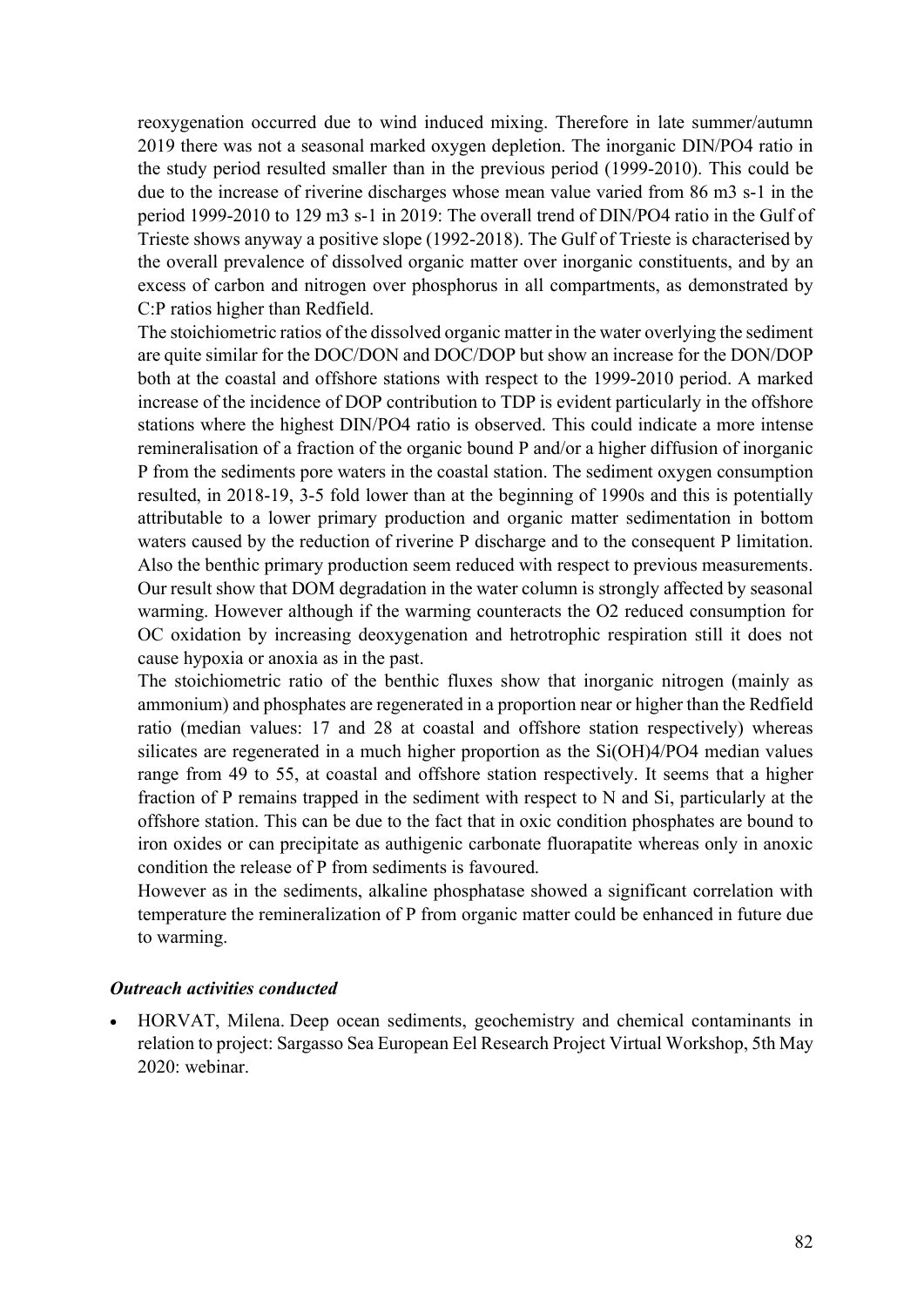# New GEOTRACES or GEOTRACES-relevant publications (published or in press)

- PETRANICH, Elisa, CROSERA, Matteo, PAVONI, Elena, FAGANELI, Jadran, COVELLI, Stefano. Behaviour of metal(loid)s at the sediment-water interface in an aquaculture lagoon environment (Grado Lagoon, Northern Adriatic Sea, Italy). Applied sciences. 2021, iss. 5, [article] 2350, 1-16. ISSN 2076-3417. https://www.mdpi.com/2076- 3417/11/5/2350, DOI: 10.3390/app11052350.
- PAVONI, Elena, CROSERA, Matteo, PETRANICH, Elisa, FAGANELI, Jadran, KLUN, Katja, OLIVERI, Paolo, COVELLI, Stefano, ADAMI, Gianpiero. Distribution, mobility and fate of trace elements in an estuarine system under anthropogenic pressure : the case of the karstic Timavo River (Northern Adriatic Sea, Italy). Estuaries and coasts. 2021, 1559- 2723. DOI: 10.1007/s12237-021-00910-9.
- BAJT, Oliver. From plastics to microplastics and organisms. FEBS open bio. 2021, [1- 28]. https://febs.onlinelibrary.wiley.com/doi/epdf/10.1002/2211- 5463.13120, https://febs.onlinelibrary.wiley.com/doi/10.1002/2211-5463.13120, DOI: 10.1002/2211-5463.13120.
- ZINGONE, Adriana, ESCALERA, Laura, ALIGIZAKI, Katarine, FERNANDEZ-TEJEDOR, Margarita, ISMAEL, Amany, MONTRESOR, Marina, MOZETIČ, Patricija, TAŞ, Seyfettin, TOTTI, Cecilia. Toxic marine microalgae and noxious blooms in the Mediterranean Sea : a contribution to the Global HAB status report. Harmful algae 2021, 102, 1-17. DOI: 10.1016/j.hal.2020.101843.
- PAVONI, Elena, CROSERA, Matteo, PETRANICH, Elisa, OLIVERI, Paolo, KLUN, Katja, FAGANELI, Jadran, COVELLI, Stefano, ADAMI, Gianpiero. Trace elements in the estuarine systems of the Gulf of Trieste (northern Adriatic Sea) : a chemometric approach to depict partitioning and behaviour of particulate, colloidal and truly dissolved fractions. Chemosphere 2020, vol. 252, article 126517. https://www.sciencedirect.com/science/article/pii/S0045653520307104, DOI: 10.1016/j.chemosphere.2020.126517.
- PAVONI, Elena, CROSERA, Matteo, PETRANICH, Elisa, ADAMI, Gianpiero, FAGANELI, Jadran, COVELLI, Stefano. Partitioning and mixing behaviour of trace elements at the Isonzo/Soča River mouth (Gulf of Trieste, northern Adriatic Sea). Marine Chemistry 2020, vol. 223, 103800, str. 1- 14. https://www.sciencedirect.com/science/article/pii/S0304420320300542, DOI: 10.1016/j.marchem.2020.103800.
- BONSIGNORE, Maria, SALVAGIO MANTA, Daniela, BARSANTI, Mattia, CONTE, Fabio, DELBONO, Ivana, HORVAT, Milena, QUINCI, Enza Maria, SCHIRONE, Antonio, SHLYAPNIKOV, Yaroslav, SPROVIERI, Mario. Mercury isotope signatures in sediments and marine organisms as tracers of historical industrial pollution. Chemosphere. 2020, vol. 258, 127435-1-127435-13. ISSN 0045-6535. DOI: 10.1016/j.chemosphere.2020.127435.
- BAZZARO, M., OGRINC, Nives, RELITTI, Federica, LUCCHI, R. G., GIANI, Michele, ADAMI, Gianpiero, PAVONI, Elena, DE VITTOR, Cinzia. Geochemical signatures of intense episodic anaerobic oxidation of methane in near-surface sediments of a recently discovered cold seep (Kveithola trough, NW Barents Sea). Marine geology 2020, 425, 106189. DOI: 10.1016/j.margeo.2020.106189.
- RELITTI, Federica, OGRINC, Nives, GIANI, Michele, CERINO, Federica, SMODLAKA TANKOVIĆ, Mirta, BARIČEVIĆ, Ana, URBINI, Lidija, KRAJNC, Bor, DEL NEGRO,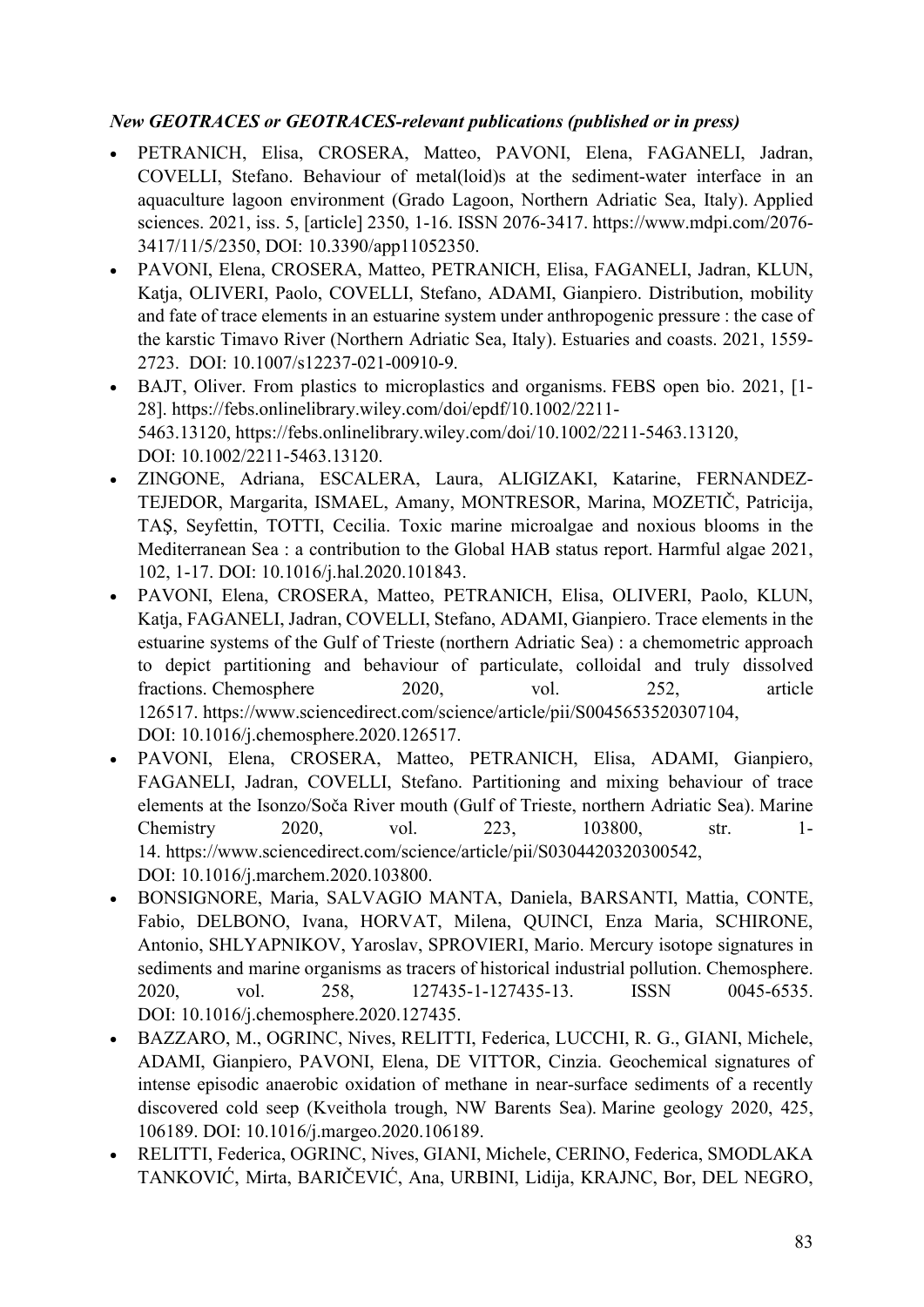Paola, DE VITTOR, Cinzia. Stable carbon isotopes of phytoplankton as a tool to monitor anthropogenic CO2 submarine leakages. Water 2020, vol. 12/12, 3573-1-3573-29. DOI: 10.3390/w12123573.

- BERTO, Daniela, FORMALEWICZ, Margherita Malgorzata, GIORGI, Giordano, RAMPAZZO, Federico, GION, Claudia, TRABUCCO, Benedetta, GIANI, Michele, LIPIZER, Marina, MATIJEVIĆ, Slavica, KABERI, Helen, ZERI, Christina, BAJT, Oliver, MIKAC, Nevenka, JOKSIMOVIĆ, Danijela, ARAVANTINOU, Andriana, POJE, Mateja, CARA, Magdalena, MANFRA, Loredana. Challenges in harmonized assessment of heavy metals in the Adriatic and Ionian Seas. Frontiers in marine science 2020, vol. 7, article 717, 1-11, DOI: 10.3389/fmars.2020.00717.
- MANFRA, Loredana, VIRNO LAMBERTI, Claudia, CERACCHI, Silvia, GIORGI, Giordano, BERTO, Daniela, LIPIZER, Marina, GIANI, Michele, BAJT, Oliver, FAFANĐEL, Maja, CARA, Magdalena, MATIJEVIĆ, Slavica, MITRIĆ, Milena, PAPAZISIMOU, Stefanos, POJE, Mateja, ZERI, Christina, TRABUCCO, Benedetta. Challenges in harmonized environmental impact assessment (EIA), monitoring and decommissioning procedures of offshore platforms in Adriatic-Ionian (ADRION) region. Water 2020, 12/9, 1-14, DOI: 10.3390/w12092460.
- ROTTER, Ana, KLUN, Katja, FRANCÉ, Janja, MOZETIČ, Patricija, ORLANDO-BONACA, Martina. Non-indigenous species in the Mediterranean Sea : turning from pest to source by developing the 8Rs model, a new paradigm in pollution mitigation. Frontiers in marine science. 24 Mar. 2020, vol. 7, article 178, str. 1-16, DOI: 10.3389/fmars.2020.00178.



### New book

Coastal Ecosystems in Transition: A Comparative Analysis of the Northern Adriatic and Chesapeake Bay

Editor(s): Thomas C. Malone, Alenka Malej, Jadran Faganeli

First published: 18 December 2020 Print ISBN: 9781119543589 |Online ISBN: 9781119543626 |DOI: 10.1002/9781119543626 © 2021 American Geophysical Union Book Series:Geophysical Monograph Series

https://agupubs.onlinelibrary.wiley.com/doi/book/10.1002/9781119543626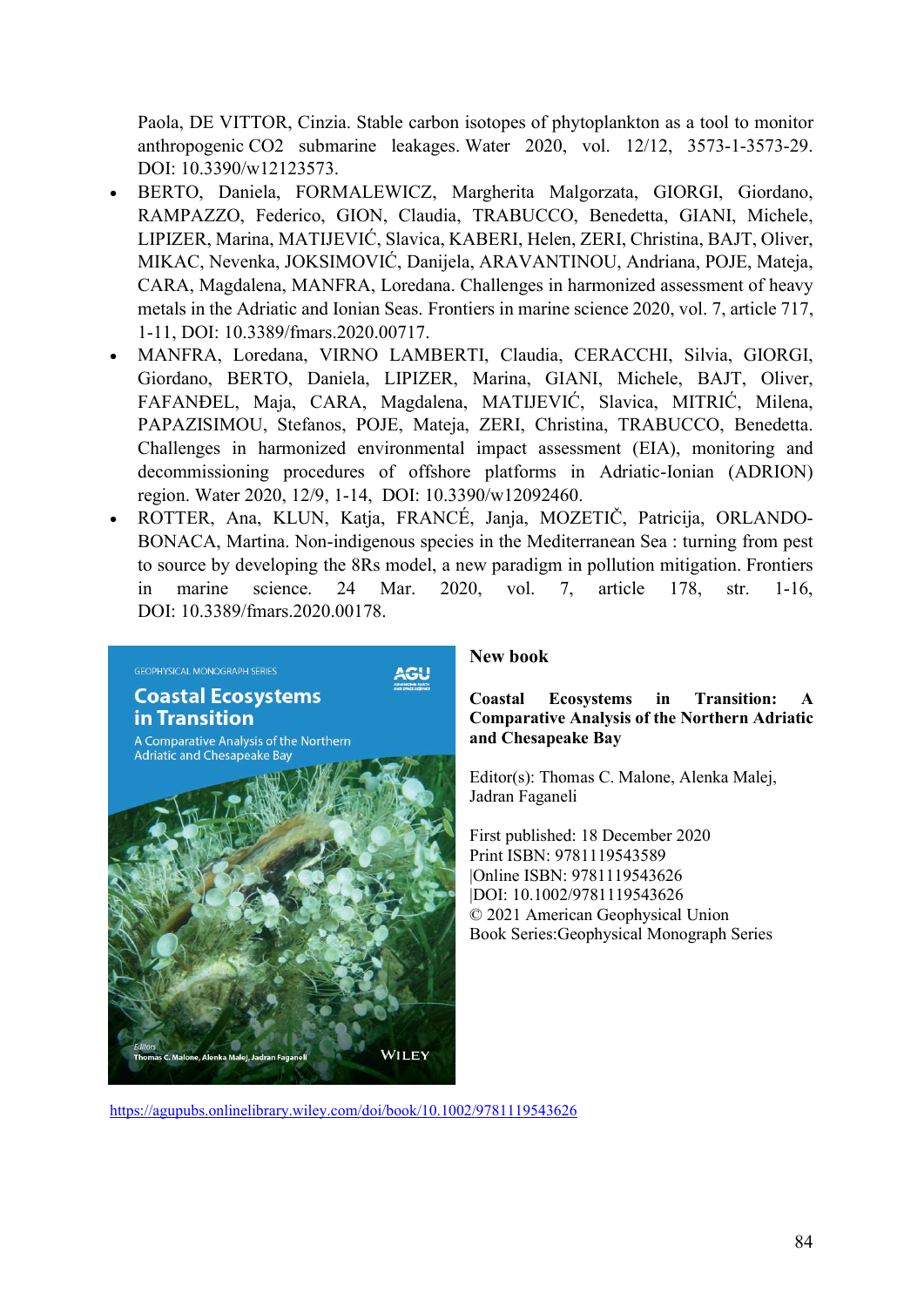### Relevant chapters:

TESTA, Jeremy M., FAGANELI, Jadran, GIANI, Michele, BRUSH, Mark J., DE VITTOR, Cinzia, BOYNTON, Walter R., COVELLI, Stefano, WOODLAND, Ryan J., KOVAČ, Nives, KEMP, W. Michael. Advances in our understanding of pelagic-benthic coupling. In: MALONE, Thomas C. (ed.), MALEJ, Alenka (ed.), FAGANELI, Jadran (ed.). Coastal ecosystems in transition : a comparative analysis of the northern Adriatic and Chesapeake Bay. 1st ed. Hoboken: American Geophysical Union: Wiley, 2021. Str. 147-175. Geophysical monograph series. ISBN 978-1-119-54362-6.

https://agupubs.onlinelibrary.wiley.com/doi/10.1002/9781119543626.ch8, DOI: 10.1002/9781119543626.ch8.

MALEJ, Alenka, FAGANELI, Jadran, MALONE, Thomas C. Ecosystem-based management of multiple pressures : summary and conclusions. In: MALONE, Thomas C. (ed.), MALEJ, Alenka (ed.), FAGANELI, Jadran (ed.). Coastal ecosystems in transition : a comparative analysis of the northern Adriatic and Chesapeake Bay. 1st ed. Hoboken: American Geophysical Union: Wiley, 2021. Str. 229- 232. Geophysical monograph series. ISBN 978-1-119-54362-6. https://agupubs.onlinelibrary.wiley.com/doi/10.1002/9781119543626.ch11, DOI: 10.1002/9781119543626.ch11.

BRUSH, Mark J., GIANI, Michele, TOTTI, Cecilia, TESTA, Jeremy M., FAGANELI, Jadran, OGRINC, Nives, KEMP, W. Michael, FONDA UMANI, Serena. Eutrophication, harmful algae, oxygen depletion, and acidification. In: MALONE, Thomas C. (ed.), MALEJ, Alenka (ed.), FAGANELI, Jadran (ed.). Coastal ecosystems in transition : a comparative analysis of the northern Adriatic and Chesapeake Bay. 1st ed. Hoboken: American Geophysical Union: Wiley, 2021. Str. 75-104. Geophysical monograph series. ISBN 978-1-119-54362-6.

https://agupubs.onlinelibrary.wiley.com/doi/10.1002/9781119543626.ch5, DOI: 10.1002/9781119543626.ch5.

BRUSH, Mark J., MOZETIČ, Patricija, FRANCÉ, Janja, BERNARDI AUBRY, Fabrizio, DJAKOVAC, Tamara, FAGANELI, Jadran, HARRIS, Lora A., NIESEN, Meghann. Phytoplankton dynamics in a changing environment. In: MALONE, Thomas C. (ed.), MALEJ, Alenka (ed.), FAGANELI, Jadran (ed.). Coastal ecosystems in transition : a comparative analysis of the northern Adriatic and Chesapeake Bay. 1st ed. Hoboken: American Geophysical Union: Wiley, 2021. Str. 49- 74. Geophysical monograph series. ISBN 978-1-119-54362-6. https://agupubs.onlinelibrary.wiley.com/doi/10.1002/9781119543626.ch4,

DOI: 10.1002/9781119543626.ch4.

## GEOTRACES presentations in international conferences

- OGRINC, Nives. Stable isotopes in interdisciplinary research. In: PINTAR, Albin (ed.), et al. Zbornik povzetkov = Book of abstracts: Slovenski kemijski dnevi 2020 = 26th Annual Meeting of the Slovenian Chemical Society: 16.-18. september 2020, Portorož, Portorose, Slovenija. Ljubljana: Slovensko kemijsko društvo, 2020. Str. 25. ISBN 978-961-93849-7- 8.
- TURK, Valentina, BEDNARŠEK, Nina, FAGANELI, Jadran, GASPAROVIĆ, Blaženka, GIANI, Michele, GUERRA, Roberta, KOVAČ, Nives, MALEJ, Alenka, KRAJNC, Bor, MELAKU CANU, Donata, OGRINC, Nives. Carbonate system and acidification of the Adriatic Sea. In: EGU General Assembly 2020: Online: 4-8 May 2020. [S. l.]: European Geosciences Union, 2020. 1 str.

https://meetingorganizer.copernicus.org/EGU2020/EGU2020-10977.html.

 KRAJNC, Bor, TAMŠE, Samo, OGRINC, Nives. The importance of appropriate isotope reference standards for determination of the isotopic composition of C and O in